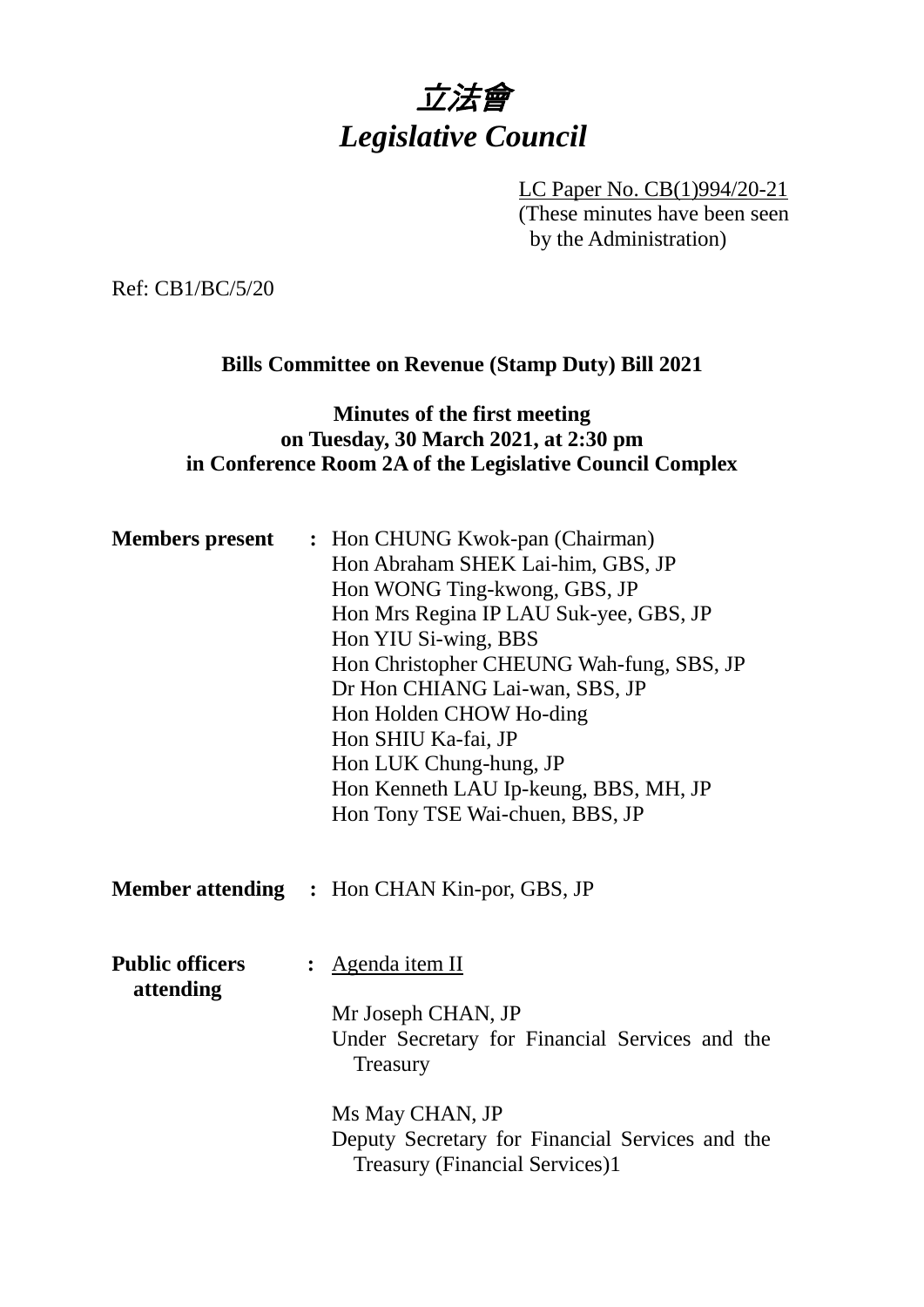|                                              | Mr George TSOI<br>Principal Assistant Secretary for Financial<br>Services and the Treasury (Financial Services)2 |
|----------------------------------------------|------------------------------------------------------------------------------------------------------------------|
|                                              | Miss Helen CHUNG<br>Principal Assistant Secretary for Financial<br>Services and the Treasury (Treasury)R1        |
|                                              | Mr Henry CHAN<br>Senior Assistant Law Draftsman<br>Department of Justice                                         |
| <b>Clerk in attendance:</b> Mr Boris LAM     | Chief Council Secretary (1)3                                                                                     |
| <b>Staff in attendance : Miss Rachel DAI</b> | <b>Assistant Legal Adviser 2</b>                                                                                 |
|                                              | Miss Rita YUNG<br>Senior Council Secretary (1)3                                                                  |
|                                              | Mr Terence LAM<br>Council Secretary (1)3                                                                         |
|                                              | Ms May LEUNG<br>Legislative Assistant (1)3                                                                       |
|                                              | Miss Zoe YIP<br>Clerical Assistant (1)3                                                                          |

#### Action

#### **I. Election of Chairman**

Mr WONG Ting-kwong, the Member who had the highest precedence in the Council among members of the Bills Committee on Revenue (Stamp Duty) Bill 2021 ("the Bills Committee") present at the meeting, presided at the election of Chairman of the Bills Committee. Mr WONG invited election of Chairman of the Bills Committee. nominations for the chairmanship of the Bills Committee.

2. Mr SHIU Ka-fai nominated Mr CHUNG Kwok-pan and the nomination was seconded by Mr Tony TSE. Mr CHUNG accepted the nomination. There being no other nomination, Mr CHUNG Kwok-pan was declared Chairman of the Bills Committee. Mr CHUNG then took the chair.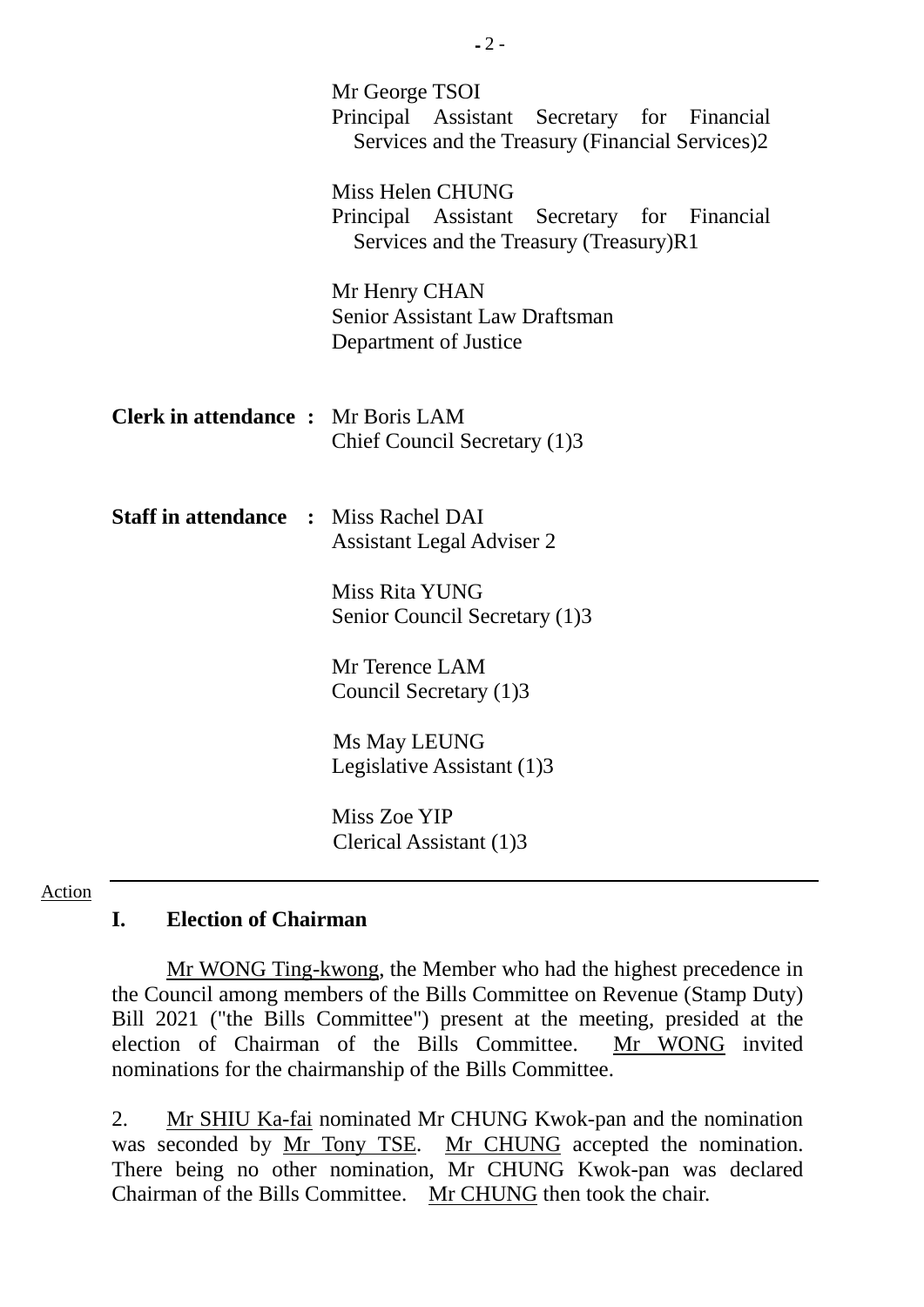- $Action$ 
	- 3. Members agreed that there was no need to elect a Deputy Chairman.

| П. | <b>Meeting with the Administration</b><br>(LC Paper No. CB(3)376/20-21 | -- The Bill                                                                                                                                                  |
|----|------------------------------------------------------------------------|--------------------------------------------------------------------------------------------------------------------------------------------------------------|
|    | File Ref: $SFRC/1/2/57C$                                               | -- Legislative Council Brief issued<br>by the Financial Services and the<br><b>Treasury Bureau</b>                                                           |
|    | LC Paper No. $LS52/20-21$                                              | -- Legal Service Division Report on<br>the Bill                                                                                                              |
|    | LC Paper No. $CB(1)732/20-21(01)$ -- Marked-up copy of the relevant    | provisions of the Stamp Duty<br>Ordinance (Cap. 117) to be<br>amended by the Bill prepared by<br>the Legal Service Division<br>(Restricted to members only)) |

## Disclosure

4. The Chairman reminded members that in accordance with Rule 83A of the Rules of Procedure of the Legislative Council ("LegCo"), they should disclose the nature of any direct or indirect pecuniary interests relating to the subjects under discussion at the meeting before they spoke on the subjects.

5. Mr Christopher CHEUNG declared that he was a Category C securities broker according to the classification of the Hong Kong Exchanges and Clearing Limited.

# Discussion

6. The Bills Committee deliberated and completed clause-by-clause examination of the Revenue (Stamp Duty) Bill 2021 ("the Bill") (index of proceedings in the **Appendix**).

*[At 3:00 pm, the Chairman suspended the meeting for members to attend a press conference regarding the approval by the Standing Committee of the National People's Congress of the amended Annex I and Annex II to the Basic Law. The meeting resumed at 3:15 pm.]*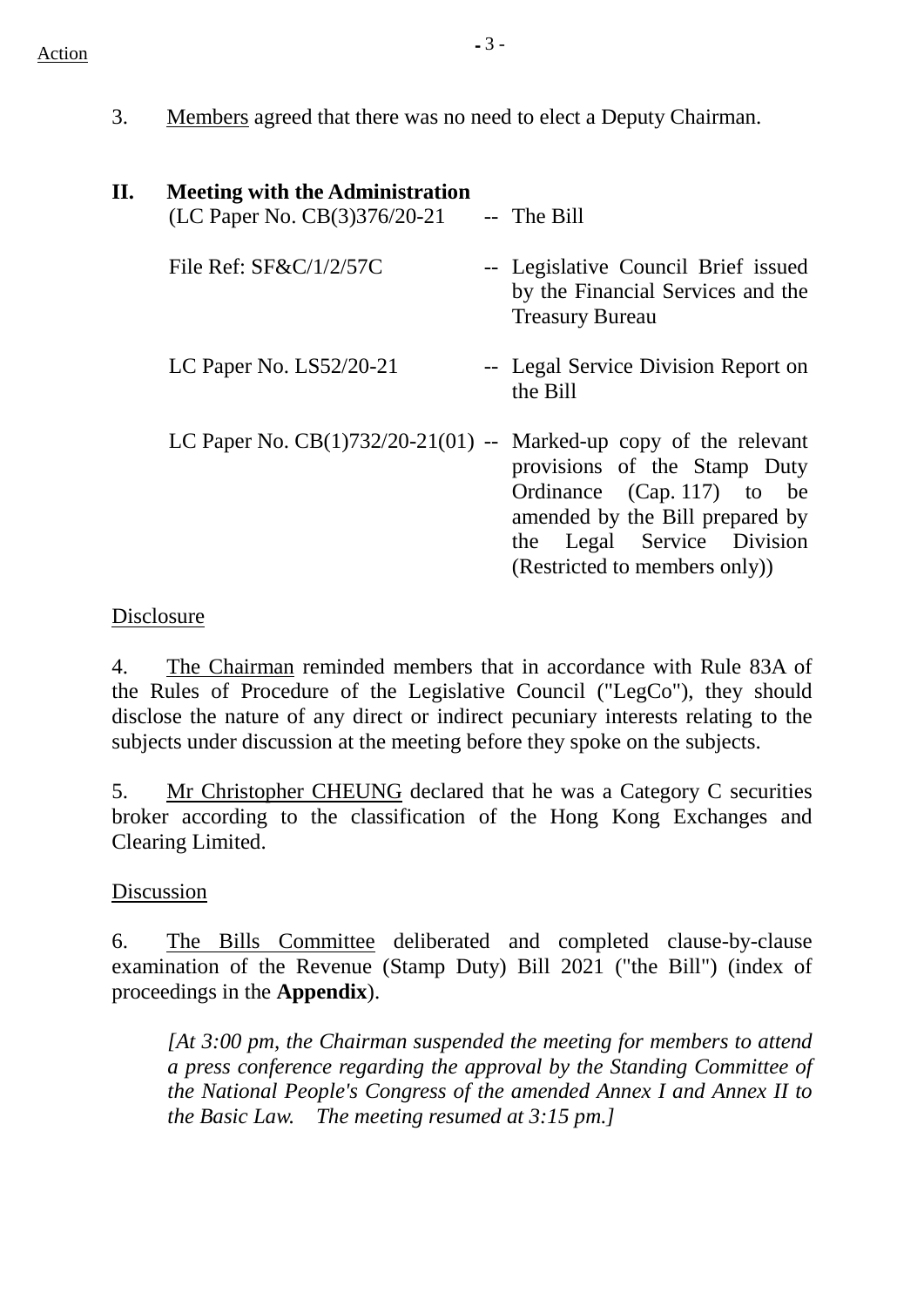#### Amendments to the Bill

7. The Bills Committee noted that the Administration would not propose any amendments to the Bill. The Chairman said that if members intended to propose amendments to the Bill and wished their draft amendments to be considered by the Bills Committee, they were invited to forward their draft amendments to the Clerk.

### Invitation of public views

8. Taking into account the situation of Coronavirus Disease-2019 epidemic in Hong Kong and the need to maintain social distancing to prevent spread of the disease, the Bills Committee agreed to invite written submissions from the public on the Bill.

(*Post-meeting note*: A notice was posted on the website of LegCo on 30 March 2021 to invite the public to provide written submissions on the Bill. The 18 District Councils were also notified of the invitation. A total of six written submissions were received by the Bills Committee. The Administration's response to the written submissions was circulated to members vide LC Paper No. CB(1)788/20-21(07) on 21 April 2021.)

#### **III. Any other business**

9. There being no other business, the meeting ended at 4:12 pm.

Council Business Division 1 Legislative Council Secretariat 10 June 2021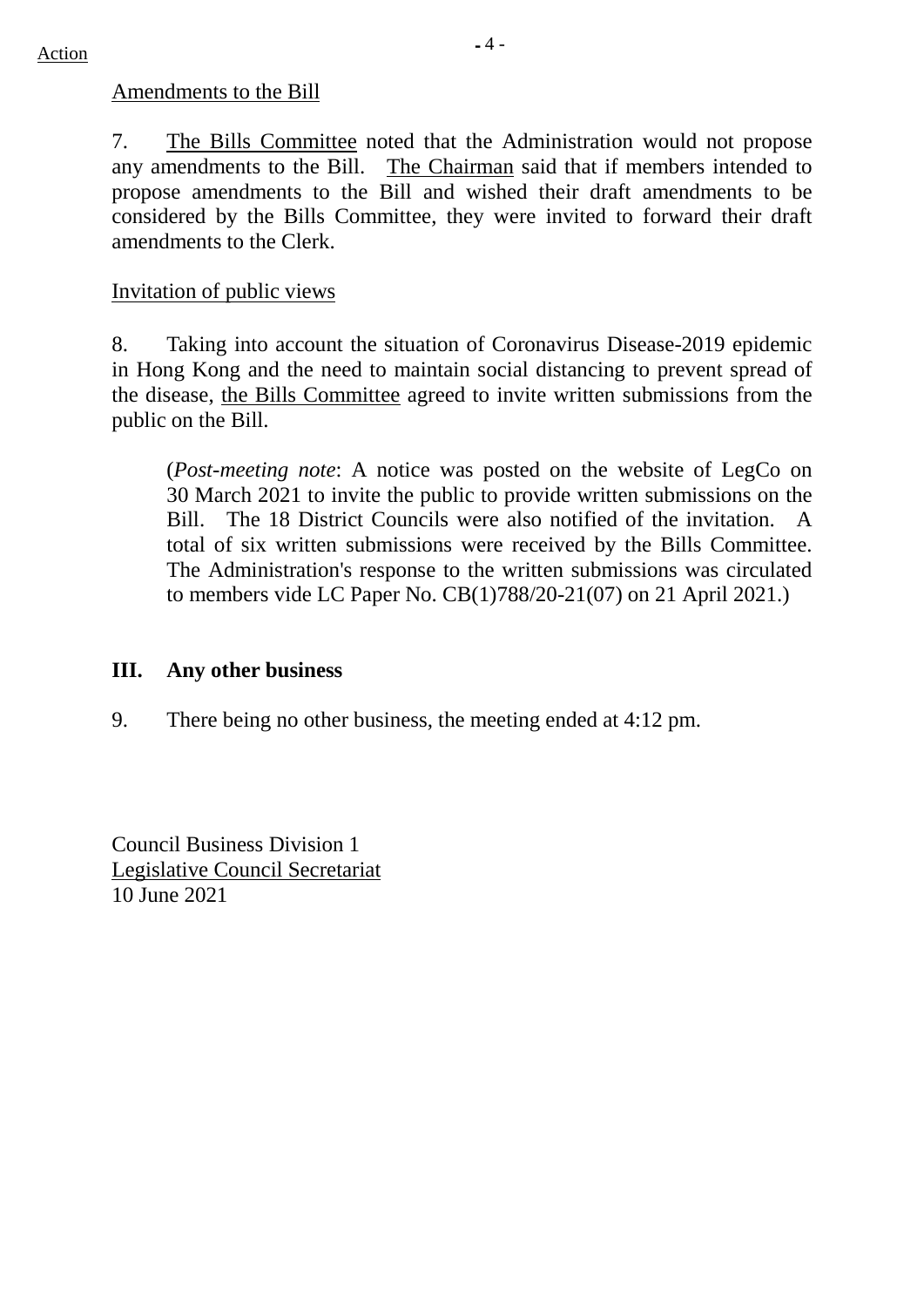#### **Proceedings of the first meeting of the Bills Committee on Revenue (Stamp Duty) Bill 2021 on Tuesday, 30 March 2021, at 2:30 pm in Conference Room 2A of the Legislative Council Complex**

| <b>Time</b>          | <b>Speaker</b>                                                                                     | Subject(s)                                                                                                                                                                                                                                                                                                                                                                                                                                                                                                                                                           | <b>Action</b>   |  |  |
|----------------------|----------------------------------------------------------------------------------------------------|----------------------------------------------------------------------------------------------------------------------------------------------------------------------------------------------------------------------------------------------------------------------------------------------------------------------------------------------------------------------------------------------------------------------------------------------------------------------------------------------------------------------------------------------------------------------|-----------------|--|--|
| <b>Marker</b>        |                                                                                                    |                                                                                                                                                                                                                                                                                                                                                                                                                                                                                                                                                                      | <b>Required</b> |  |  |
|                      | <b>Agenda item I - Election of Chairman</b>                                                        |                                                                                                                                                                                                                                                                                                                                                                                                                                                                                                                                                                      |                 |  |  |
| $000345 -$<br>000527 | <b>WONG</b><br>Mr<br>Ting-kwong<br>Mr SHIU Ka-fai<br>Mr Tony TSE<br>Mr<br><b>CHUNG</b><br>Kwok-pan | Mr CHUNG Kwok-pan was elected Chairman of the<br><b>Bills Committee.</b>                                                                                                                                                                                                                                                                                                                                                                                                                                                                                             |                 |  |  |
|                      |                                                                                                    |                                                                                                                                                                                                                                                                                                                                                                                                                                                                                                                                                                      |                 |  |  |
|                      | Agenda item II - Meeting with the Administration                                                   |                                                                                                                                                                                                                                                                                                                                                                                                                                                                                                                                                                      |                 |  |  |
| $000528 -$<br>000720 | Chairman<br>Christopher<br>Mr<br><b>CHEUNG</b><br>Administration                                   | Mr Christopher CHEUNG said that Hong Kong was<br>an international financial centre and investors all over<br>the world were concerned about the proposed<br>increase in the rate of stamp duty on stock transfers.<br>He expressed dissatisfaction that the Secretary for<br>Financial Services and the Treasury ("SFST") did not<br>attend the meeting.<br>Under Secretary for Financial Services and the<br>Treasury responded that SFST could not attend the<br>meeting due to other official engagement, but<br>reiterated that the Administration had all along |                 |  |  |
| $000721 -$<br>001014 | Chairman<br>Administration                                                                         | maintained communication with Members on the<br>proposed increase in stamp duty on stock transfers.<br>Briefing by the Administration on the Revenue<br>(Stamp Duty) Bill 2021 ("the Bill") (LC Paper No.<br>CB(3)376/20-21 and File Ref: SF&C/1/2/57C).                                                                                                                                                                                                                                                                                                             |                 |  |  |
|                      |                                                                                                    |                                                                                                                                                                                                                                                                                                                                                                                                                                                                                                                                                                      |                 |  |  |
| $001015 -$<br>001036 | Chairman                                                                                           | $\overline{\text{Chairman}}$<br>reminded<br>members<br>The<br>of<br>the<br>requirements under Rule 83A of the Rules of<br>Procedure of the Legislative Council.                                                                                                                                                                                                                                                                                                                                                                                                      |                 |  |  |
| $001037 -$<br>001645 | Chairman<br><b>LUK</b><br>Mr<br>Chung-hung<br>Administration                                       | Mr LUK Chung-hung expressed the following views:<br>he supported the Bill to increase government<br>(a)<br>revenue for the provision of infrastructure<br>facilities and welfare services etc. for the<br>society;<br>Hong Kong's<br>vibrant<br>stock market<br>(b)<br>and                                                                                                                                                                                                                                                                                           |                 |  |  |
|                      |                                                                                                    | position as an international financial centre were<br>attributed to various advantages of Hong Kong,<br>but not the low rate of stamp duty on stock<br>transfers; and                                                                                                                                                                                                                                                                                                                                                                                                |                 |  |  |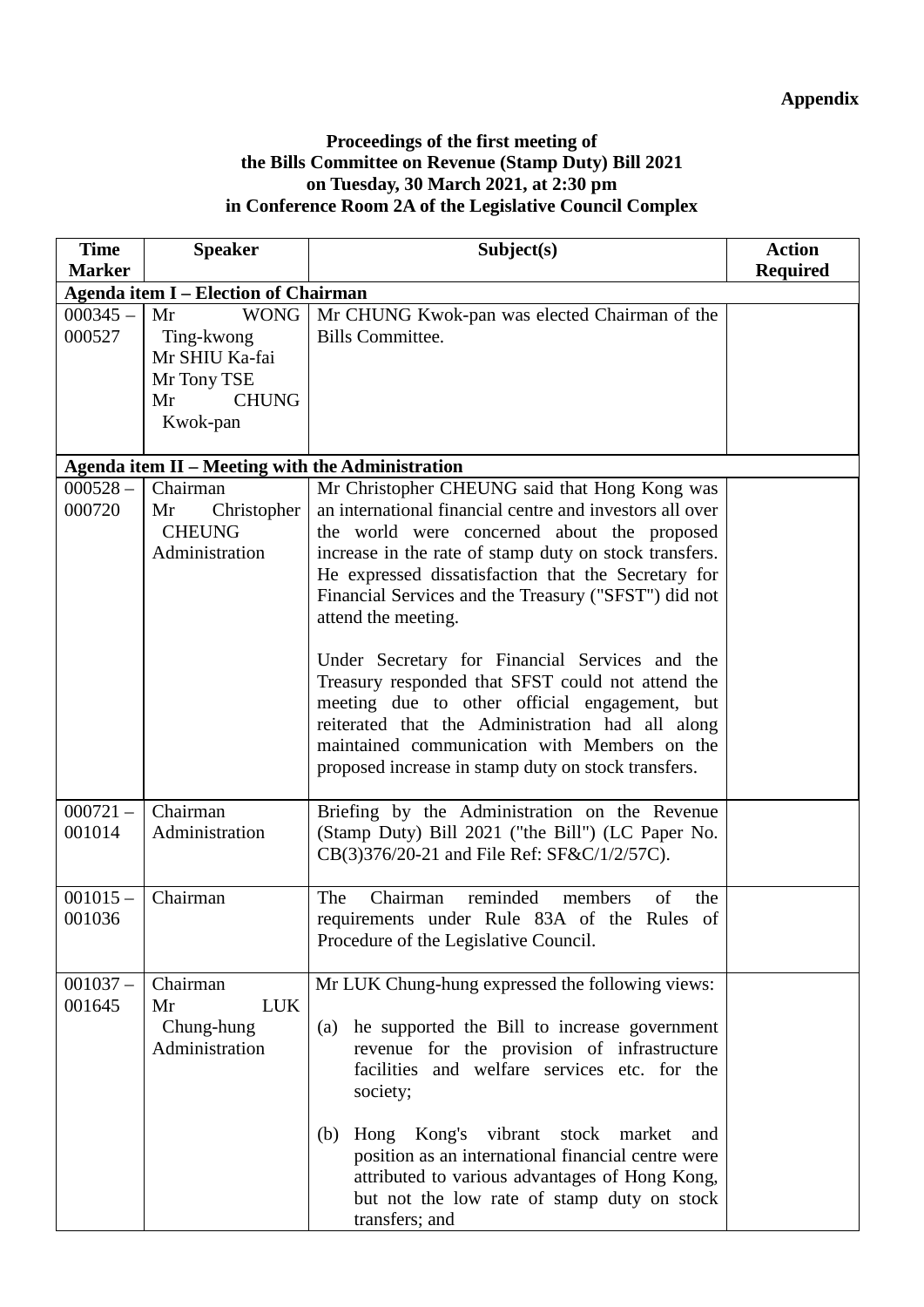| <b>Time</b>          | <b>Speaker</b>                                 | Subject(s)                                                                                                                                                                                                                                                                                                                                                                                                                                                                                                                                                                                                                                                                                                                                                                                                                                                                                                                                                                                                                                                                                                                                                                                                                                                                                                                                                 | <b>Action</b>   |
|----------------------|------------------------------------------------|------------------------------------------------------------------------------------------------------------------------------------------------------------------------------------------------------------------------------------------------------------------------------------------------------------------------------------------------------------------------------------------------------------------------------------------------------------------------------------------------------------------------------------------------------------------------------------------------------------------------------------------------------------------------------------------------------------------------------------------------------------------------------------------------------------------------------------------------------------------------------------------------------------------------------------------------------------------------------------------------------------------------------------------------------------------------------------------------------------------------------------------------------------------------------------------------------------------------------------------------------------------------------------------------------------------------------------------------------------|-----------------|
| <b>Marker</b>        |                                                | the rate of stamp duty on stock transfers after<br>(c)<br>the proposed increase was still low when<br>compared with other major stock markets, such<br>as Singapore and the United Kingdom, where<br>buyers were required to pay a stamp duty of<br>0.2% and 0.5% respectively of the amount of<br>consideration.<br>The Administration responded that:<br>the competitiveness of Hong Kong's financial<br>(a)<br>market was built on many unique institutional<br>strengths including free flow of capital, an<br>internationally-aligned regulatory system, and<br>sound financial infrastructures;<br>(b) in additional to stamp duty on stock transfers,<br>the total transaction costs of stock trading in<br>other major stock markets might include<br>dividend tax and capital gains tax; and<br>continued efforts had been made to increase the<br>(c)<br>breadth and depth of the Hong Kong stock<br>market in recent years, including enhancing the<br>Stock Connect schemes, allowing pre-revenue<br>biotech and new economy companies with<br>weighted voting rights structures to list in Hong<br>Kong, and facilitating Greater China companies<br>to seek secondary listing in Hong Kong.<br>The<br>Administration would continue to formulate<br>policies and measures to develop the stock<br>market, and enhance the competitiveness of | <b>Required</b> |
|                      |                                                | Hong Kong as an international financial centre.                                                                                                                                                                                                                                                                                                                                                                                                                                                                                                                                                                                                                                                                                                                                                                                                                                                                                                                                                                                                                                                                                                                                                                                                                                                                                                            |                 |
| $001646 -$<br>002654 | Chairman<br>Mr<br>Christopher<br><b>CHEUNG</b> | Mr Christopher CHEUNG expressed the following<br>views:                                                                                                                                                                                                                                                                                                                                                                                                                                                                                                                                                                                                                                                                                                                                                                                                                                                                                                                                                                                                                                                                                                                                                                                                                                                                                                    |                 |
|                      | Administration                                 | the proposed increase in the rate of stamp duty<br>(a)<br>on stock transfers would increase the transaction<br>costs of stock trading and reduce the volume of<br>stock trading, thus would affect the business of<br>the securities brokers, in particular the small and<br>medium-sized securities brokers who relied on<br>the commission of securities transactions as<br>their main source of income;<br>the small and medium-sized securities brokers<br>(b)                                                                                                                                                                                                                                                                                                                                                                                                                                                                                                                                                                                                                                                                                                                                                                                                                                                                                         |                 |
|                      |                                                | were facing a difficult operating environment in<br>competition with large securities brokers and                                                                                                                                                                                                                                                                                                                                                                                                                                                                                                                                                                                                                                                                                                                                                                                                                                                                                                                                                                                                                                                                                                                                                                                                                                                          |                 |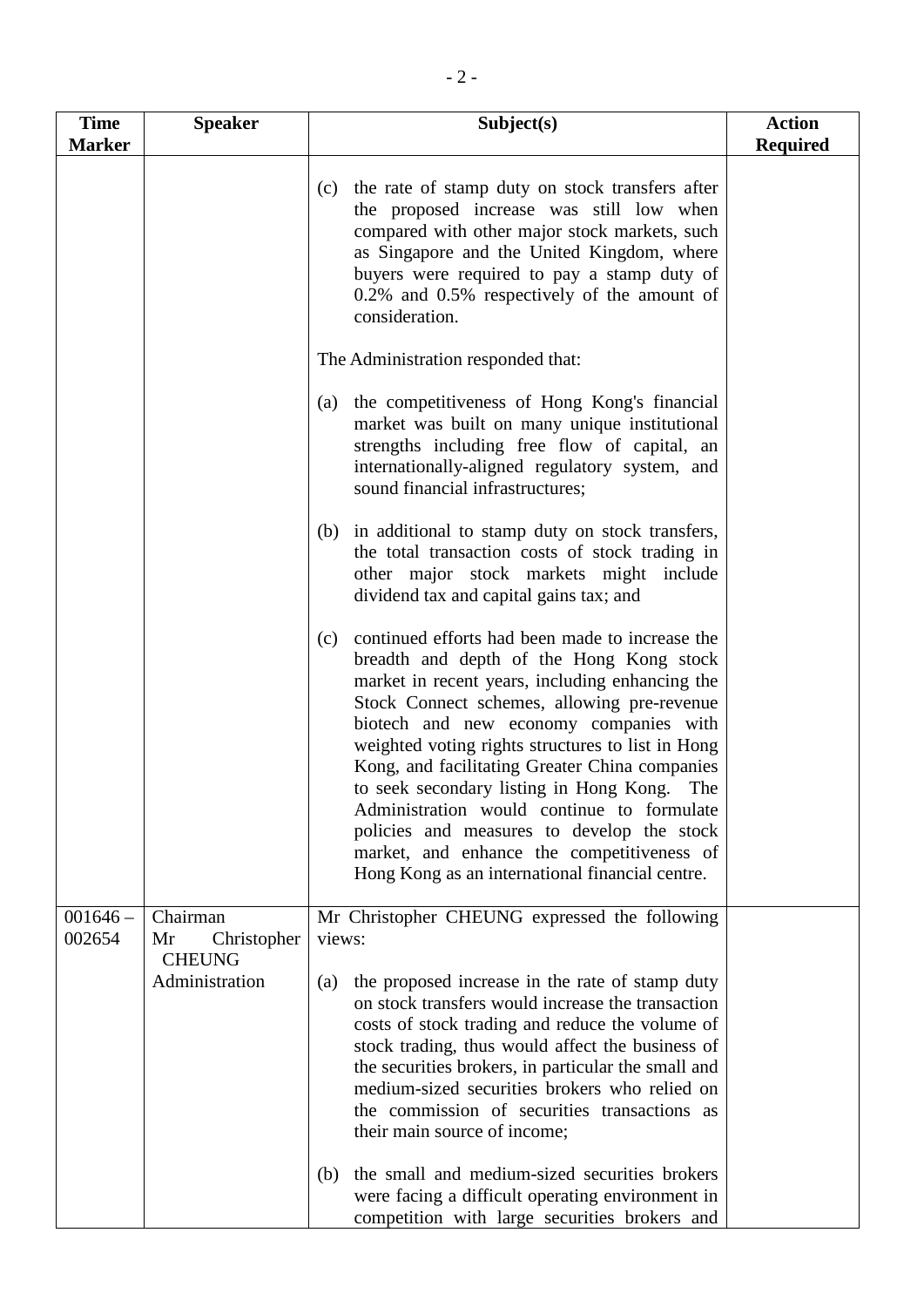| <b>Time</b>   | <b>Speaker</b> | Subject(s)                                                                                                                                                                                                                                                                                                                                                                                                         | <b>Action</b>   |
|---------------|----------------|--------------------------------------------------------------------------------------------------------------------------------------------------------------------------------------------------------------------------------------------------------------------------------------------------------------------------------------------------------------------------------------------------------------------|-----------------|
| <b>Marker</b> |                |                                                                                                                                                                                                                                                                                                                                                                                                                    | <b>Required</b> |
|               |                | banks, and the Administration had failed to<br>address their views and requests; and                                                                                                                                                                                                                                                                                                                               |                 |
|               |                | the Administration should consider withdrawing<br>(c)<br>the Bill, lowering the proposed increase in the<br>rate of stamp duty or levying the new rate of<br>stamp duty on only one side of the transaction<br>(i.e. either buyers or sellers), as well as<br>introducing a sunset clause to the Bill to revert<br>to the current rate of stamp duty on stock<br>transfers when the economy recovered.             |                 |
|               |                | The Administration responded that:                                                                                                                                                                                                                                                                                                                                                                                 |                 |
|               |                | the Administration had no intention to make any<br>(a)<br>amendments to the current proposal to increase<br>the rate of stamp duty on stock transfers from<br>0.1% to 0.13%. The proposed increase had<br>struck a balance between increasing government<br>financial<br>sustaining<br>and<br>revenue<br>market<br>development, as well as the need to maintain<br>Hong Kong as an international financial centre; |                 |
|               |                | the policy objective of the proposed increase in<br>(b)<br>the rate of stamp duty on stock transfers was to<br>increase government revenue. Lowering the<br>new rate of stamp duty or levying the new stamp<br>duty rate on only one side of the transaction<br>would reduce the effect of the Bill to increase<br>government revenue;                                                                             |                 |
|               |                | imposing different rates of stamp duty on stock<br>(c)<br>transfers on buyers and sellers would entail a<br>fundamental and structural change to the stamp<br>duty regime, thereby affecting the current<br>ecology of the stock market;                                                                                                                                                                           |                 |
|               |                | the Administration had no intention to introduce<br>(d)<br>a "sunset clause" to the Bill.<br>The<br>Administration would however review the rate<br>of stamp duty on stock transfers from time to<br>time having regard to the need to strike a<br>balance among those factors mentioned in (a)<br>above;                                                                                                          |                 |
|               |                | the Administration had provided a special<br>(e)<br>subsidy under the Anti-epidemic Fund to small<br>and medium-sized securities brokers<br>and<br>licensed individuals in the securities industry to<br>help alleviate their financial burden;                                                                                                                                                                    |                 |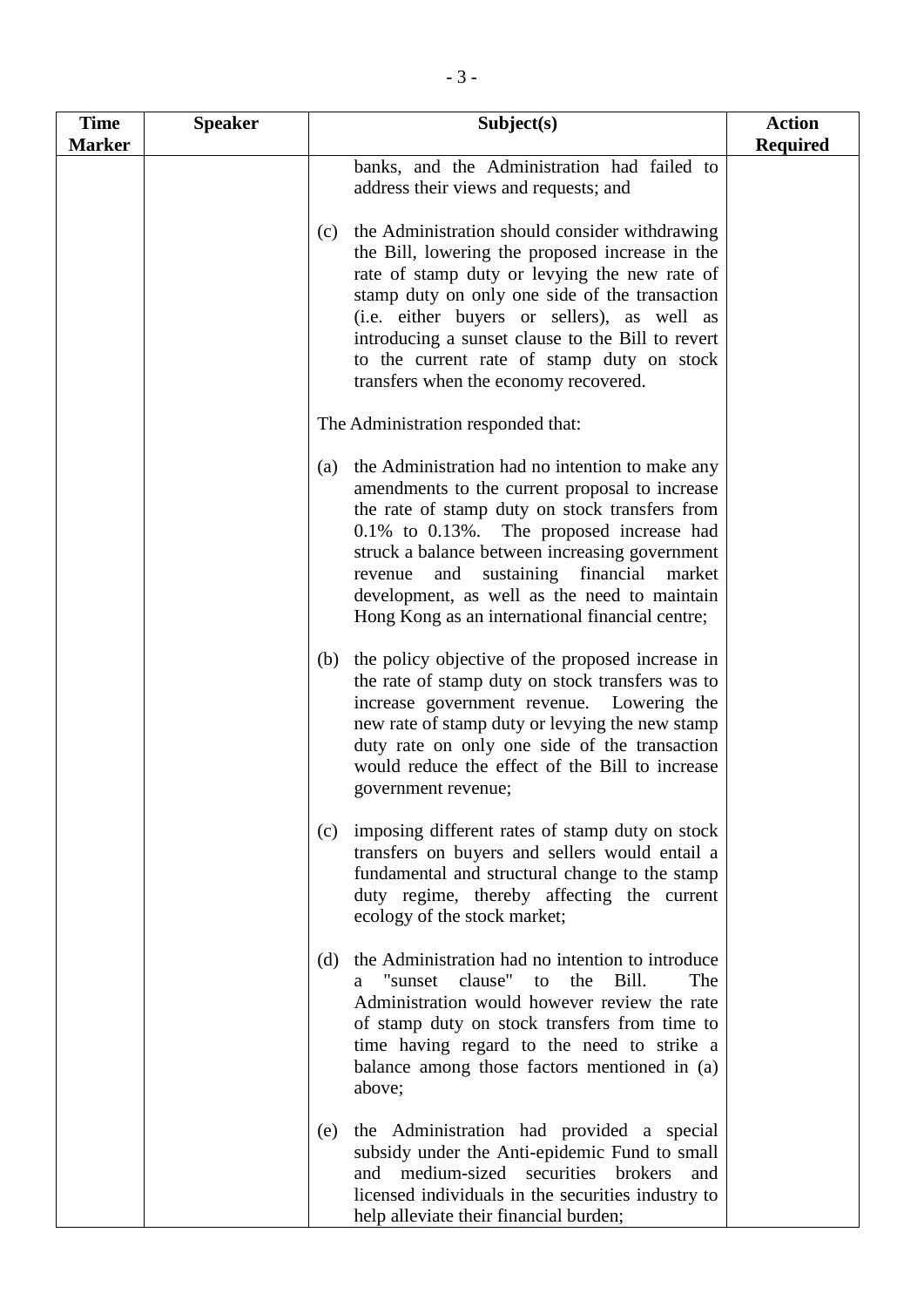| <b>Time</b>   | <b>Speaker</b>            | Subject(s)                                                                                                                                                                                                                                                                                                                                       | <b>Action</b>   |
|---------------|---------------------------|--------------------------------------------------------------------------------------------------------------------------------------------------------------------------------------------------------------------------------------------------------------------------------------------------------------------------------------------------|-----------------|
| <b>Marker</b> |                           |                                                                                                                                                                                                                                                                                                                                                  | <b>Required</b> |
|               |                           | to relieve the regulatory cost burden on the<br>(f)<br>securities and futures industry, the Securities<br>and Futures Commission had waived the annual<br>licensing fees payable by<br>all licensed<br>corporations, registered institutions, responsible<br>officers and representatives for the financial<br>years of 2020-2021 and 2021-2022; |                 |
|               |                           | to provide relief to the industry amidst the<br>(g)<br>economic downturn and global financial<br>turmoil, the Hong Kong Exchanges and<br>Clearing Limited ("HKEX") offered \$10,000<br>invoice credits to each eligible exchange<br>participants in August 2020; and                                                                             |                 |
|               |                           | Administration noted the<br>(h)<br>the<br>operating<br>difficulties faced by small and medium-sized<br>securities brokers, and would continue to liaise<br>with the industry in this regard.                                                                                                                                                     |                 |
| $002655 -$    | Chairman                  | Dr CHIANG Lai-wan expressed the following views:                                                                                                                                                                                                                                                                                                 |                 |
| 003344        | <b>CHIANG</b><br>Dr       |                                                                                                                                                                                                                                                                                                                                                  |                 |
|               | Lai-wan<br>Administration | the proposed increase in the rate of stamp duty<br>(a)<br>on stock transfers would increase the transaction<br>costs of stock trading, thus would affect millions<br>of stock investors in Hong Kong; and                                                                                                                                        |                 |
|               |                           | the Administration should consider introducing<br>(b)<br>dividend tax, which was imposed on the<br>financial gains from dividend payments, rather<br>than increasing the stamp duty on all stock<br>transactions.                                                                                                                                |                 |
|               |                           | The Administration responded that:                                                                                                                                                                                                                                                                                                               |                 |
|               |                           | the transaction cost structure of stock markets<br>(a)<br>around the world varied. Unlike some markets<br>which charged dividend tax and capital gains<br>tax, Hong Kong did not charge such taxes;                                                                                                                                              |                 |
|               |                           | the competitiveness of Hong Kong's stock<br>(b)<br>market<br>was premised on<br>the financial<br>infrastructure, the quality of assets being traded<br>as well as the connectivity with, and the<br>enormous opportunities presented<br>by<br>the<br>expanding Mainland economy;                                                                 |                 |
|               |                           | trading activities were driven by a combination<br>(c)<br>factors,<br>such<br>conditions.<br>οf<br>market<br>as                                                                                                                                                                                                                                  |                 |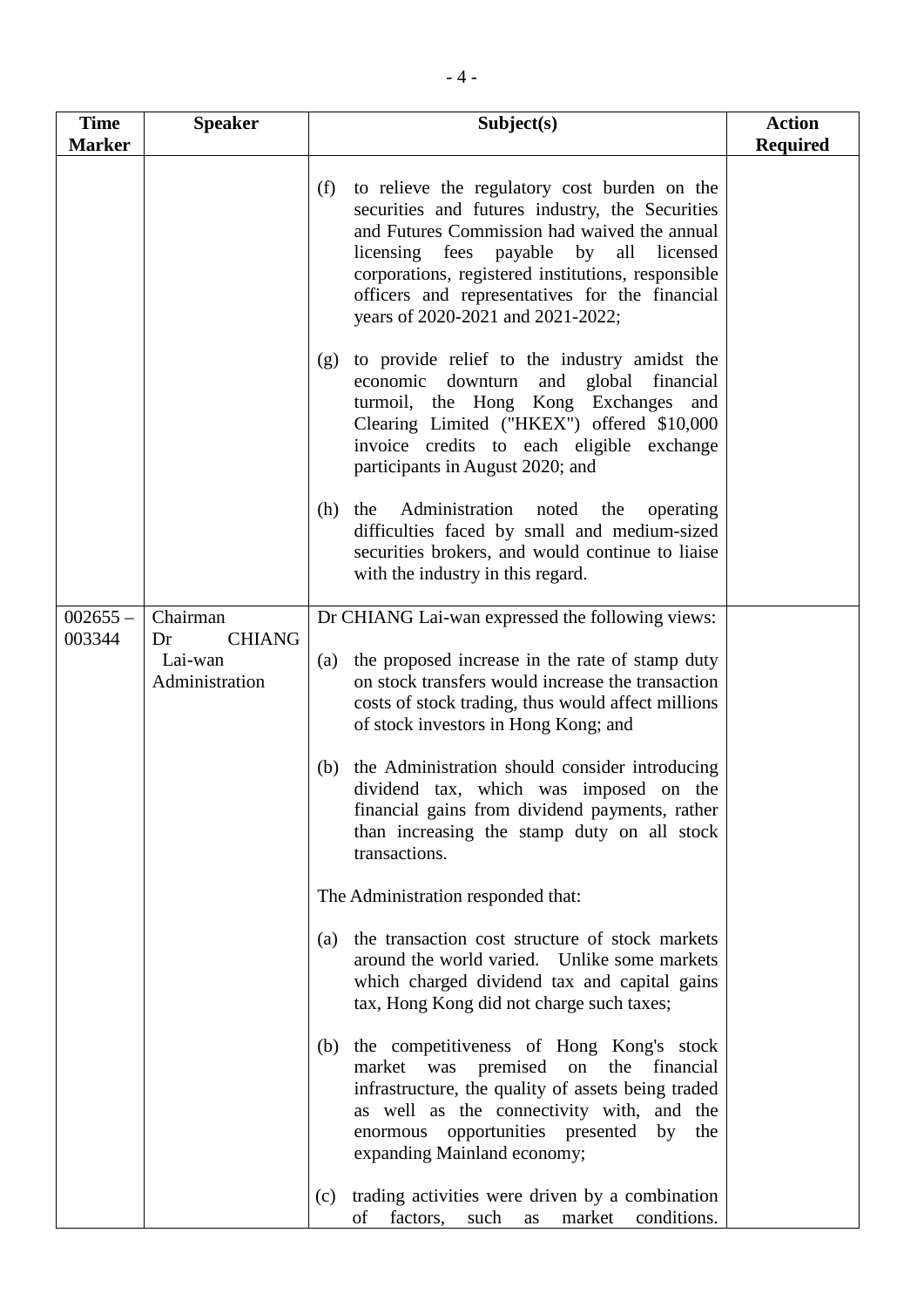| <b>Required</b><br>Transaction cost was only one of the many<br>factors. As a matter of fact, the average daily<br>turnover after the Budget Day remained roughly<br>the same as that before the announcement on the<br>proposed increase in the rate of stamp duty on<br>the Administration would continue to spare no<br>efforts in introducing measures to facilitate the<br>development of the securities market, so as to<br>take the financial services sector to the next<br>Mr Tony TSE expressed support for the Bill to<br>increase government revenue given the pressure on |
|----------------------------------------------------------------------------------------------------------------------------------------------------------------------------------------------------------------------------------------------------------------------------------------------------------------------------------------------------------------------------------------------------------------------------------------------------------------------------------------------------------------------------------------------------------------------------------------|
|                                                                                                                                                                                                                                                                                                                                                                                                                                                                                                                                                                                        |
|                                                                                                                                                                                                                                                                                                                                                                                                                                                                                                                                                                                        |
|                                                                                                                                                                                                                                                                                                                                                                                                                                                                                                                                                                                        |
|                                                                                                                                                                                                                                                                                                                                                                                                                                                                                                                                                                                        |
|                                                                                                                                                                                                                                                                                                                                                                                                                                                                                                                                                                                        |
| Mr Tony TSE expressed concern about the operating<br>brokers brought by the Bill. He considered that the<br>Administration should introduce measures to help                                                                                                                                                                                                                                                                                                                                                                                                                           |
|                                                                                                                                                                                                                                                                                                                                                                                                                                                                                                                                                                                        |
| (a) the average daily turnovers of the stock market                                                                                                                                                                                                                                                                                                                                                                                                                                                                                                                                    |
| whether investors would turn to invest in<br>depositary receipts of Hong Kong listed<br>companies in the stock market in the United                                                                                                                                                                                                                                                                                                                                                                                                                                                    |
|                                                                                                                                                                                                                                                                                                                                                                                                                                                                                                                                                                                        |
| the average daily turnovers of the stock market                                                                                                                                                                                                                                                                                                                                                                                                                                                                                                                                        |
| public finance amid the prevailing economic<br>difficulties of the small and medium-sized securities<br>States after the increase in the rate of stamp duty<br>the trading hour of overseas stock markets was                                                                                                                                                                                                                                                                                                                                                                          |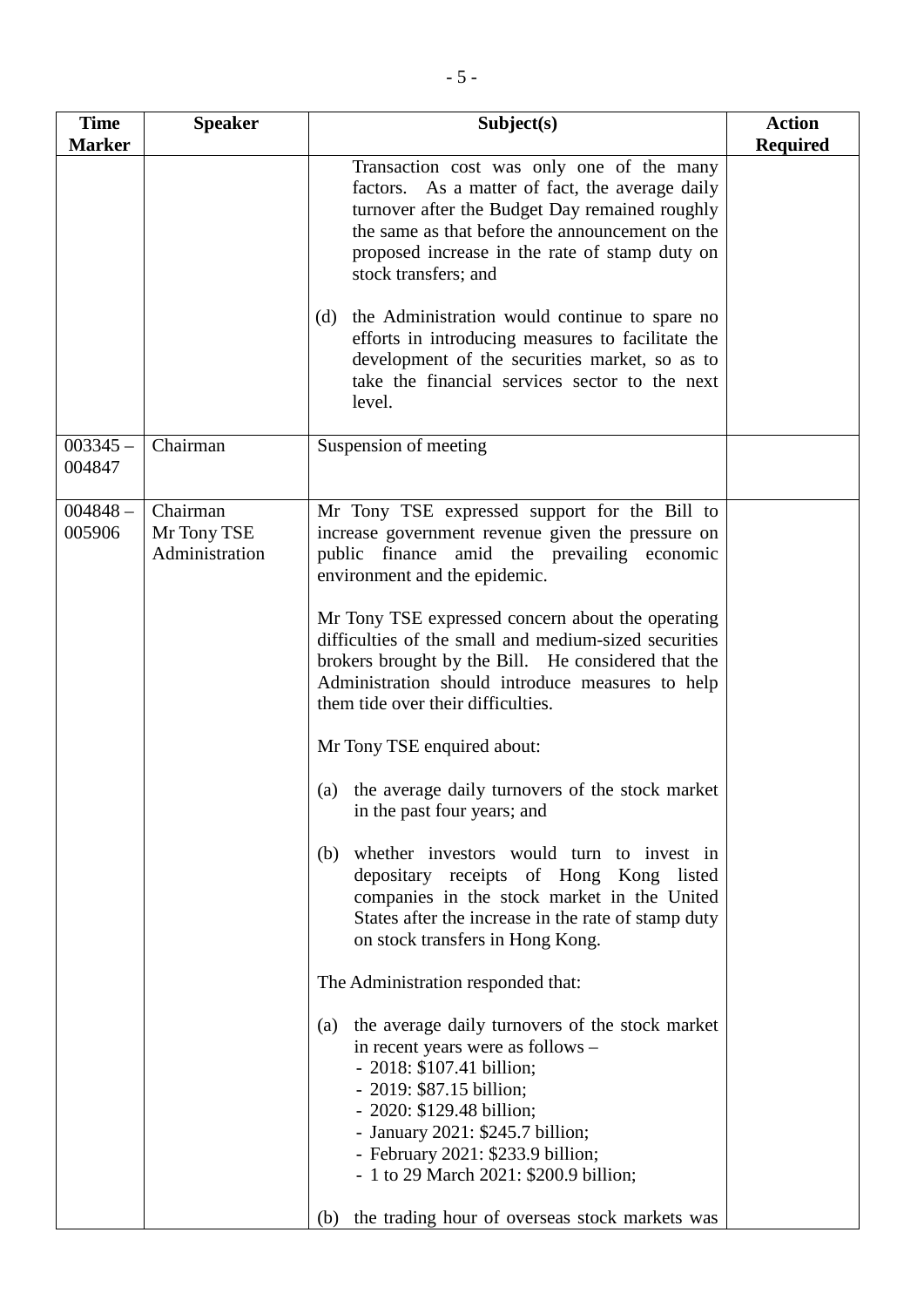| <b>Time</b>   | <b>Speaker</b>                   | Subject(s)                                                                                                                                                                                                                                                                                                                                                                                                                                                                                                                                                                                                               | <b>Action</b>   |
|---------------|----------------------------------|--------------------------------------------------------------------------------------------------------------------------------------------------------------------------------------------------------------------------------------------------------------------------------------------------------------------------------------------------------------------------------------------------------------------------------------------------------------------------------------------------------------------------------------------------------------------------------------------------------------------------|-----------------|
| <b>Marker</b> |                                  |                                                                                                                                                                                                                                                                                                                                                                                                                                                                                                                                                                                                                          | <b>Required</b> |
|               |                                  | one factor which investors might take into<br>consideration when deciding which market to<br>invest. The numerous homecoming listings of<br>China Concept Stocks on HKEX should also be<br>highlighted;                                                                                                                                                                                                                                                                                                                                                                                                                  |                 |
|               |                                  | the mounting pressure on public finance<br>(c)<br>necessitated measures to contain government<br>expenditure and increase government revenue.<br>Notably, in the past year, the Administration had<br>increased government expenditure substantially<br>to combat the epidemic and roll out relief<br>measures, which resulted in the fiscal reserves<br>dropping sharply in two years from the<br>equivalent of 23 months of government<br>expenditure to 13 months.<br>The policy<br>objective of the Bill was hence to increase<br>government revenue to address the fiscal needs<br>in the short to medium term; and |                 |
|               |                                  | the Administration would continue to engage<br>(d)<br>with the trade on the sustainable development of<br>the industry.                                                                                                                                                                                                                                                                                                                                                                                                                                                                                                  |                 |
| $005907 -$    | Chairman                         | Mr YIU Si-wing expressed the following views:                                                                                                                                                                                                                                                                                                                                                                                                                                                                                                                                                                            |                 |
| 010510        | Mr YIU Si-wing<br>Administration | he supported the Bill to increase government<br>(a)<br>revenue given the pressure on public finance<br>amid the prevailing economic environment and<br>the epidemic;                                                                                                                                                                                                                                                                                                                                                                                                                                                     |                 |
|               |                                  | (b) the proposed 30% increase in the rate of stamp<br>duty on stock transfers was reasonable given<br>that the relevant rate had not been adjusted for<br>20 years; and                                                                                                                                                                                                                                                                                                                                                                                                                                                  |                 |
|               |                                  | the Administration should introduce appropriate<br>(c)<br>measures to assist small and medium-sized<br>securities brokers which were facing a difficult<br>operating environment in competition with large<br>securities brokers and banks.                                                                                                                                                                                                                                                                                                                                                                              |                 |
|               |                                  | Mr YIU Si-wing enquired about:                                                                                                                                                                                                                                                                                                                                                                                                                                                                                                                                                                                           |                 |
|               |                                  | the reasons for having reduced the rate of stamp<br>(a)<br>duty on stock transfers three times since 1993;<br>and                                                                                                                                                                                                                                                                                                                                                                                                                                                                                                        |                 |
|               |                                  | the rate of stamp duty on stock transfers in other<br>(b)<br>major stock markets.                                                                                                                                                                                                                                                                                                                                                                                                                                                                                                                                        |                 |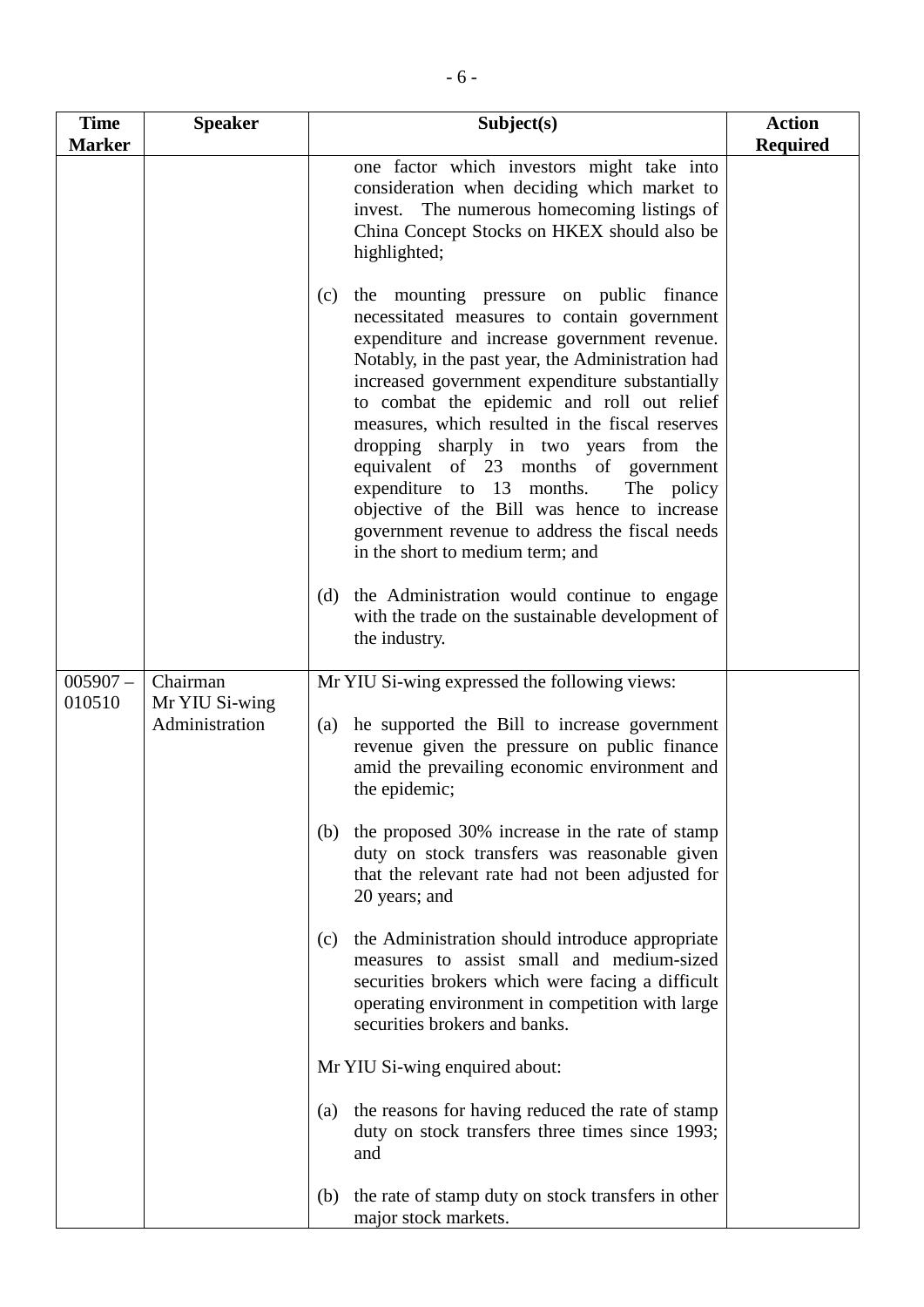| <b>Time</b><br><b>Marker</b> | <b>Speaker</b>                   | Subject(s)                                                                                                                                                                                                                                                                                                                   | <b>Action</b><br><b>Required</b> |
|------------------------------|----------------------------------|------------------------------------------------------------------------------------------------------------------------------------------------------------------------------------------------------------------------------------------------------------------------------------------------------------------------------|----------------------------------|
|                              |                                  | The Administration responded that:                                                                                                                                                                                                                                                                                           |                                  |
|                              |                                  | the Administration had been reviewing the rate<br>(a)<br>of stamp duty on stock transfers from time to<br>time, seeking to strike a balance between<br>government revenue and market development;                                                                                                                            |                                  |
|                              |                                  | the effect of reducing the rate of stamp duty on<br>(b)<br>stock transfers to the market turnover was not<br>conclusive.<br>It was observed that after the<br>reduction of the rate of stamp duty on stock<br>transfers in 1998, 2000 and 2001, the average<br>daily turnover of the stock market had actually<br>decreased; |                                  |
|                              |                                  | the transaction costs of stock trading (including<br>(c)<br>rate of stamp duty on stock transfers) in some<br>other major stock markets were as follows -<br>- United Kingdom: 0.5% stamp duty on buy<br>side;<br>- United States: no stamp duty, 30% dividend<br>tax;                                                       |                                  |
|                              |                                  | - Mainland: 0.1% stamp duty on sell side, 10%<br>dividend tax; and<br>the Administration reassured that it would<br>(d)<br>continue to liaise with the industry on how the<br>operating difficulties faced by the small and<br>medium-sized securities brokers might be<br>addressed.                                        |                                  |
| $010511 -$                   | Chairman                         | Mr Holden CHOW enquired about:                                                                                                                                                                                                                                                                                               |                                  |
| 010948                       | Mr Holden CHOW<br>Administration | the breakdown of the stamp duty on stock<br>(a)<br>transfers contributed by different categories of<br>investors; and                                                                                                                                                                                                        |                                  |
|                              |                                  | whether the Administration would consider<br>(b)<br>levying the new rate of stamp duty on stock<br>transfers on only one side of the transaction.                                                                                                                                                                            |                                  |
|                              |                                  | The Administration responded that:                                                                                                                                                                                                                                                                                           |                                  |
|                              |                                  | around 80% of the stamp duty on stock transfers<br>(a)<br>was contributed by institutional investors, while<br>around 20% was from retail investors;                                                                                                                                                                         |                                  |
|                              |                                  | the policy objective of the proposed increase in<br>(b)<br>the rate of stamp duty on stock transfers was to                                                                                                                                                                                                                  |                                  |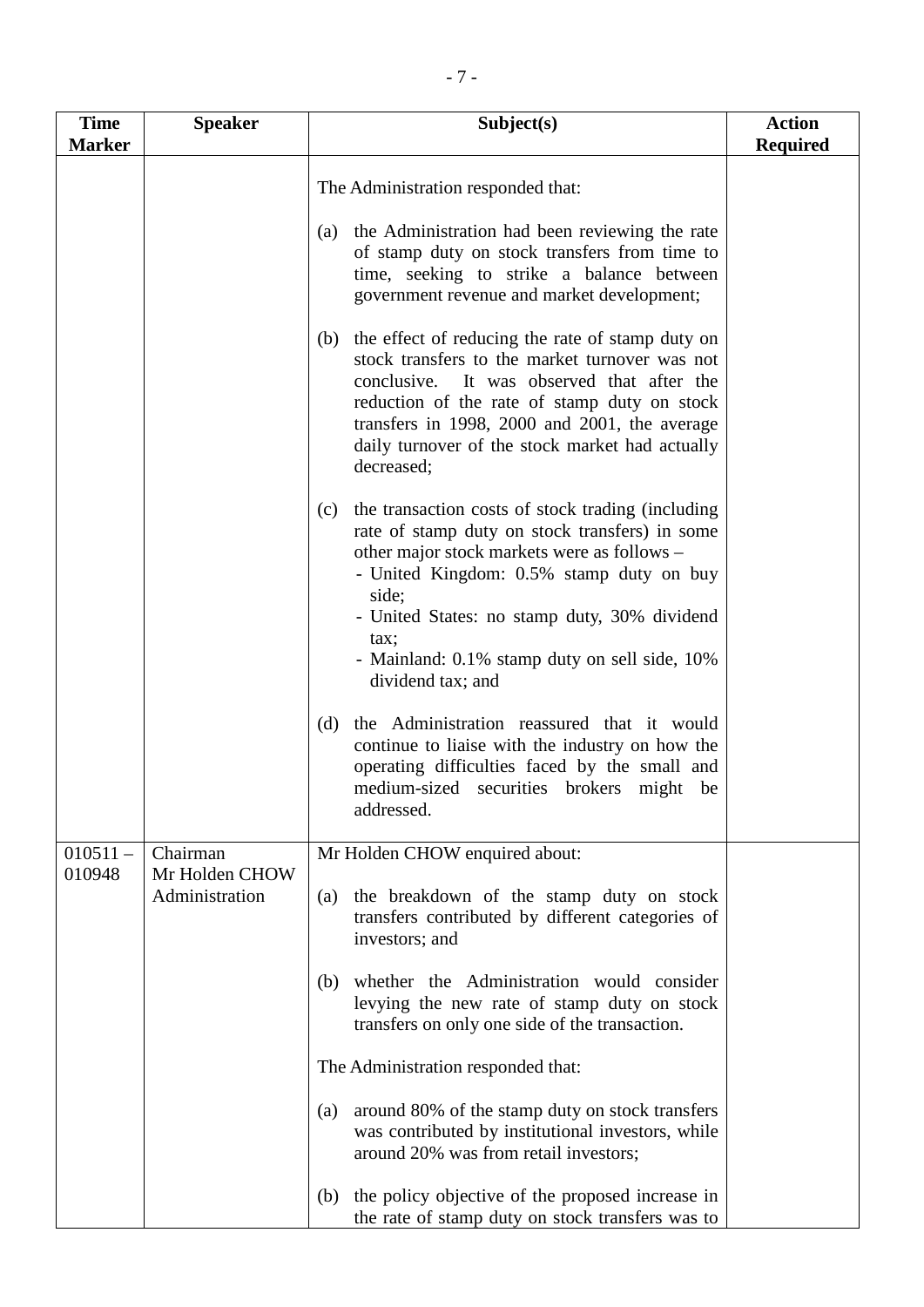| <b>Time</b>   | <b>Speaker</b>                                    | Subject(s)                                                                                                                                                                                                                                                                                                                                                                                                                                                                                                                                                                                                                                                                                                                                                                                                                                                                                                                                                                                                                                                                                                                                                                                                                                                                                                             | <b>Action</b>   |
|---------------|---------------------------------------------------|------------------------------------------------------------------------------------------------------------------------------------------------------------------------------------------------------------------------------------------------------------------------------------------------------------------------------------------------------------------------------------------------------------------------------------------------------------------------------------------------------------------------------------------------------------------------------------------------------------------------------------------------------------------------------------------------------------------------------------------------------------------------------------------------------------------------------------------------------------------------------------------------------------------------------------------------------------------------------------------------------------------------------------------------------------------------------------------------------------------------------------------------------------------------------------------------------------------------------------------------------------------------------------------------------------------------|-----------------|
| <b>Marker</b> |                                                   |                                                                                                                                                                                                                                                                                                                                                                                                                                                                                                                                                                                                                                                                                                                                                                                                                                                                                                                                                                                                                                                                                                                                                                                                                                                                                                                        | <b>Required</b> |
|               |                                                   | increase government revenue; and                                                                                                                                                                                                                                                                                                                                                                                                                                                                                                                                                                                                                                                                                                                                                                                                                                                                                                                                                                                                                                                                                                                                                                                                                                                                                       |                 |
|               |                                                   | the suggestion of levying the new rate of stamp<br>(c)<br>duty on only one side of the transaction would<br>significantly undermine the objective of the Bill<br>to increase government revenue. Furthermore,<br>the suggestion would bring about a fundamental<br>and structural change to the market which<br>should not be taken lightly.                                                                                                                                                                                                                                                                                                                                                                                                                                                                                                                                                                                                                                                                                                                                                                                                                                                                                                                                                                           |                 |
| $010949 -$    | Chairman                                          | Mr WONG Ting-kwong expressed the following                                                                                                                                                                                                                                                                                                                                                                                                                                                                                                                                                                                                                                                                                                                                                                                                                                                                                                                                                                                                                                                                                                                                                                                                                                                                             |                 |
| 011913        | <b>WONG</b><br>Mr<br>Ting-kwong<br>Administration | views:<br>the proposed increase in the rate of stamp duty<br>(a)<br>on stock transfers would increase the transaction<br>costs of stock trading, and might affect the<br>turnover of the stock market and Hong Kong's<br>position as an international financial centre;<br>(b) the Administration should consider levying the<br>new rate of stamp duty on stock transfers on<br>buyers only; and<br>the Administration should consider imposing<br>(c)<br>taxes on financial gains, such as capital gains<br>from property transactions, or inheritance of<br>estate.<br>The Administration responded that:<br>the proposed increase in the rate of stamp duty<br>(a)<br>on stock transfers had already struck a balance<br>between increasing government revenue and<br>sustaining financial market development, in<br>order to maintain Hong Kong as an international<br>financial centre;<br>the policy objective of the proposed increase in<br>(b)<br>the rate of stamp duty on stock transfers was<br>mainly to increase government revenue.<br>Levying the new rate of stamp duty on buyers<br>only would significantly undermine<br>the<br>objective of the Bill to increase government<br>revenue; and<br>in 2019, Hong Kong was Asia's largest private<br>(c)<br>wealth management hub and ranked second in |                 |
|               |                                                   | the world.<br>Abolition of estate duty was<br>conducive to the long-term development of the<br>asset management business and the financial                                                                                                                                                                                                                                                                                                                                                                                                                                                                                                                                                                                                                                                                                                                                                                                                                                                                                                                                                                                                                                                                                                                                                                             |                 |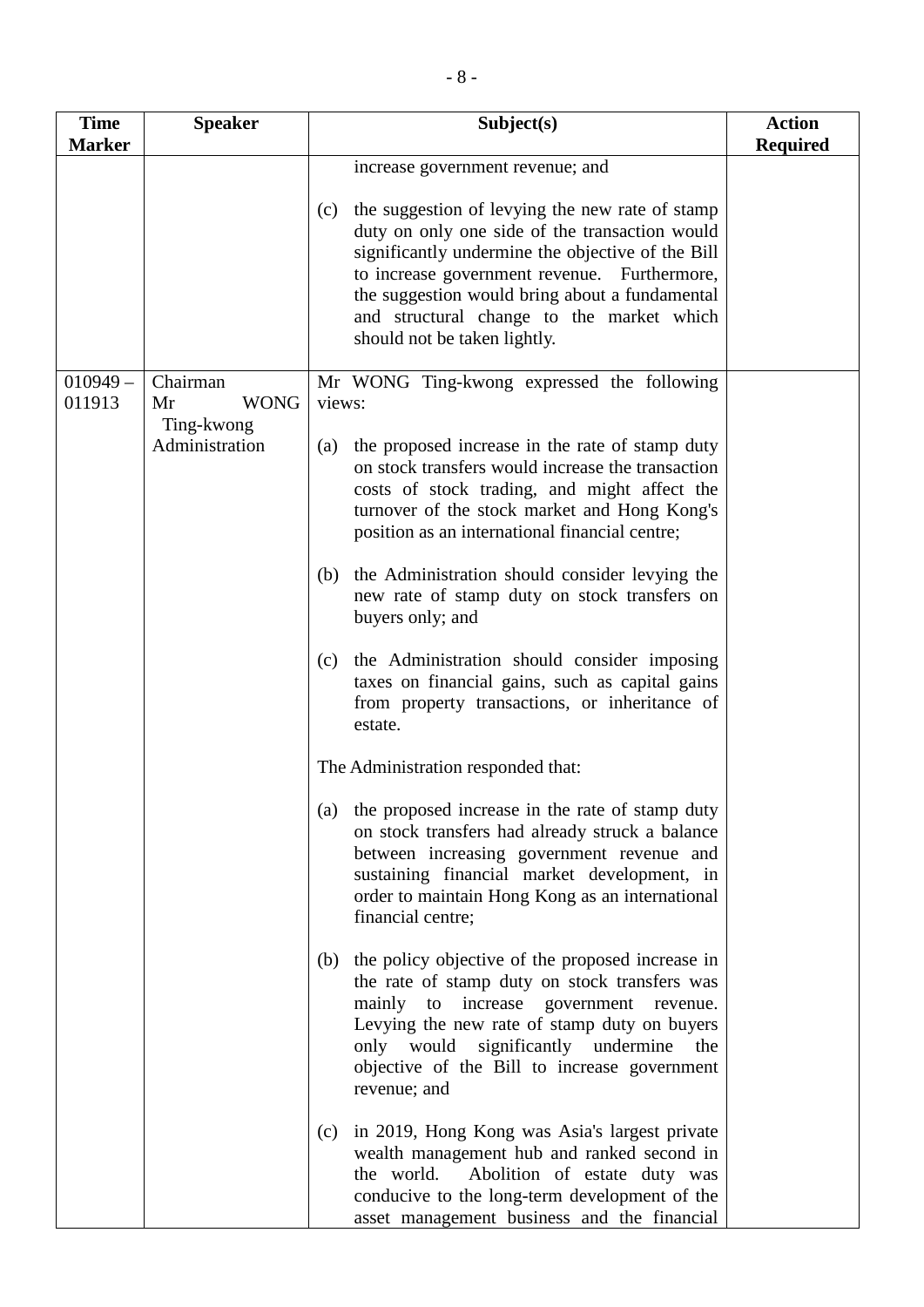| <b>Time</b><br><b>Marker</b> | <b>Speaker</b>                                                   | Subject(s)                                                                                                                                                                                                                                                                                                                                                                                                                                                                                                                                                                                                                                                                                                                                                                                                                                                                                                                                                                                                                                                                                                                                                                                                                                                                              | <b>Action</b><br><b>Required</b> |
|------------------------------|------------------------------------------------------------------|-----------------------------------------------------------------------------------------------------------------------------------------------------------------------------------------------------------------------------------------------------------------------------------------------------------------------------------------------------------------------------------------------------------------------------------------------------------------------------------------------------------------------------------------------------------------------------------------------------------------------------------------------------------------------------------------------------------------------------------------------------------------------------------------------------------------------------------------------------------------------------------------------------------------------------------------------------------------------------------------------------------------------------------------------------------------------------------------------------------------------------------------------------------------------------------------------------------------------------------------------------------------------------------------|----------------------------------|
|                              |                                                                  | sector of Hong Kong as a whole.                                                                                                                                                                                                                                                                                                                                                                                                                                                                                                                                                                                                                                                                                                                                                                                                                                                                                                                                                                                                                                                                                                                                                                                                                                                         |                                  |
| $011914-$<br>012055          | Chairman<br>Mrs Regina IP                                        | Mrs Regina IP expressed the following views:<br>she supported the Bill to increase government<br>(a)<br>revenue given the pressure on public finance<br>amid the prevailing economic environment and<br>the epidemic;<br>it was not the right time to introduce new taxes<br>(b)<br>under the current economic situation; and<br>the increase in the rate of stamp duty on stock<br>(c)<br>transfers would neither affect people's livelihood<br>nor the turnover and development of the Hong<br>Kong stock market.                                                                                                                                                                                                                                                                                                                                                                                                                                                                                                                                                                                                                                                                                                                                                                     |                                  |
| $012056 -$<br>013210         | Chairman<br>Christopher<br>Mr<br><b>CHEUNG</b><br>Administration | Mr Christopher CHEUNG expressed the following<br>views:<br>the measures provided by the Administration<br>(a)<br>under the Anti-epidemic Fund, and by the<br>Securities and Futures Commission and HKEX<br>to help reduce the burden of the small and<br>medium-sized securities brokers were one-off<br>and short-term.<br>However, the proposed<br>increase in the rate of stamp duty on stock<br>transfers would increase the transaction costs<br>and reduce the volume of stock trading, which<br>would affect the business of the securities<br>brokers in the long run;<br>the proposed increase in the rate of stamp duty<br>(b)<br>on stock transfers would increase government<br>revenue at the expense of the interests of the<br>financial services sector;<br>given that there was no stamp duty on<br>(c)<br>derivatives trading, increasing the rate of stamp<br>duty on stock transfers might boost the trading<br>of high-risk derivatives products by retail<br>investors;<br>the Administration should consider levying the<br>(d)<br>new rate of stamp duty on stock transfers on<br>only one side of the transaction, and resuming<br>the current rate of stamp duty when the<br>economy recovered; and<br>the Administration should balance the interests<br>(e) |                                  |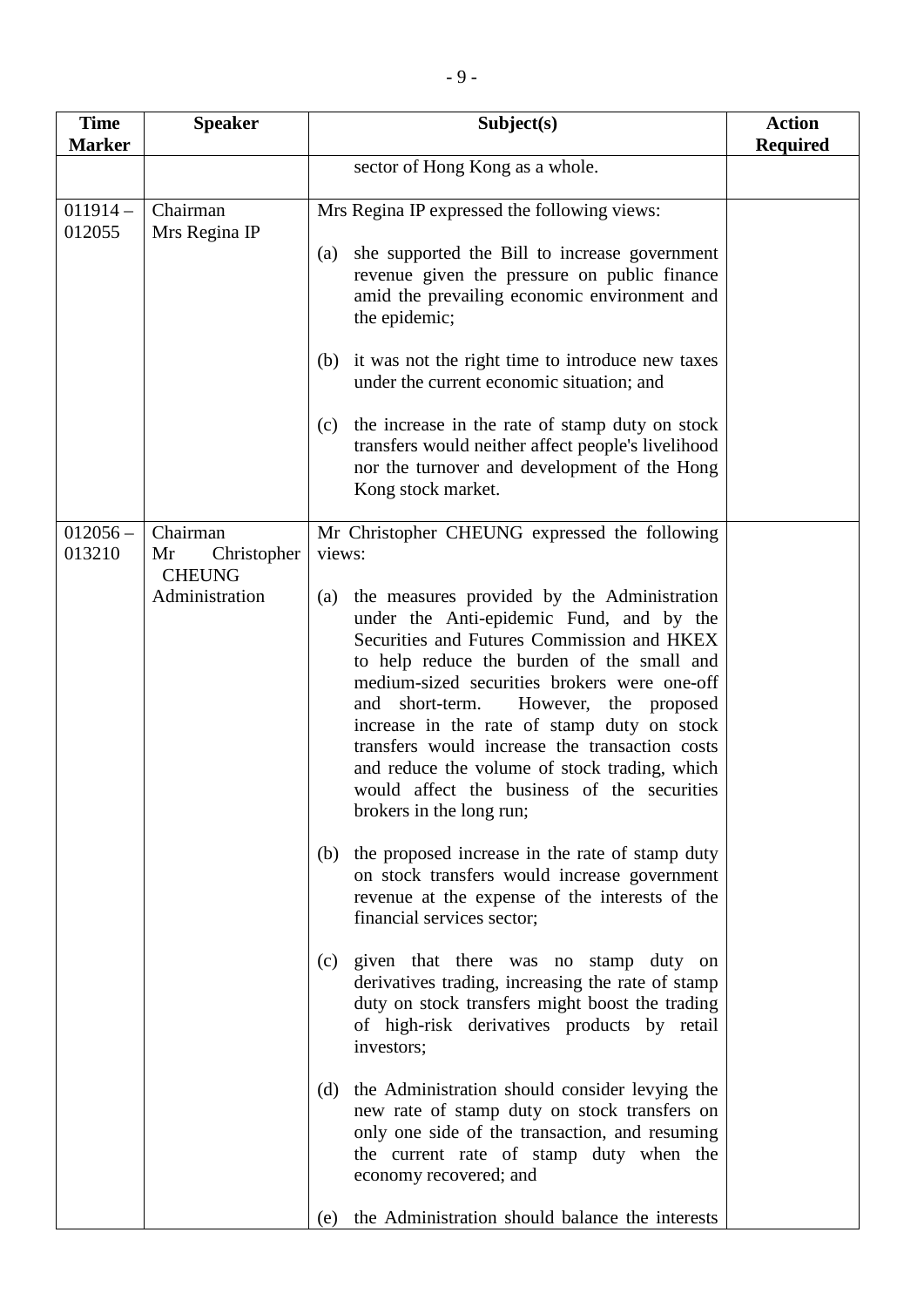| <b>Time</b><br><b>Marker</b> | <b>Speaker</b> | Subject(s)                                                                                                                                                                                                                                                                                                                                                                                                                                                                                                                                                                                                                                    | <b>Action</b><br><b>Required</b> |
|------------------------------|----------------|-----------------------------------------------------------------------------------------------------------------------------------------------------------------------------------------------------------------------------------------------------------------------------------------------------------------------------------------------------------------------------------------------------------------------------------------------------------------------------------------------------------------------------------------------------------------------------------------------------------------------------------------------|----------------------------------|
|                              |                | between the small and medium-sized securities<br>brokers, and the large securities brokers when<br>proposing the new rate of stamp duty on stock<br>transfers.                                                                                                                                                                                                                                                                                                                                                                                                                                                                                |                                  |
|                              |                | The Administration responded that:                                                                                                                                                                                                                                                                                                                                                                                                                                                                                                                                                                                                            |                                  |
|                              |                | (a) market turnover and competitiveness of the<br>stock market would hinge on various factors,<br>and transaction costs of stock<br>trading,<br>comprising stamp duty and other types of levy<br>and/or tax applicable in other jurisdictions, such<br>as dividend tax and capital gains tax, was only<br>one of them;                                                                                                                                                                                                                                                                                                                        |                                  |
|                              |                | continued efforts would be made to consolidate<br>(b)<br>Hong Kong's fundamental strengths, enhance<br>market quality and expand mutual market<br>The Hong Kong stock market was<br>access.<br>expected to remain robust and vibrant, providing<br>ample business opportunities to the financial<br>services sector, including the<br>small<br>and<br>medium-sized securities brokers;                                                                                                                                                                                                                                                        |                                  |
|                              |                | at present, the trading of derivatives under<br>(c)<br>HKEX was cash-settled and therefore not<br>subject to stamp duty. However, the nature of<br>the products were different, for example, unlike<br>stock investors, derivative product investors did<br>not have rights such as dividend payment and<br>voting rights. The secondary market price of<br>derivatives was also affected by other factors<br>such as the time value of the derivative products<br>and the volatility of the underlying stocks. It<br>would therefore not be appropriate to compare<br>the trading activities of stocks with those of<br>derivative products; |                                  |
|                              |                | the Administration had neither intention to levy<br>(d)<br>the new rate of stamp duty on only one-side of<br>the transactions, nor include a "sunset clause" in<br>In any case, the Administration would<br>the Bill.<br>conduct review on the rate of stamp duty on<br>stock transfers from time to time having regard<br>to the need to strike a balance among different<br>factors including government revenue, market<br>development and competitiveness of the Hong<br>Kong stock market; and                                                                                                                                           |                                  |
|                              |                | the Administration reiterated that they would<br>(e)                                                                                                                                                                                                                                                                                                                                                                                                                                                                                                                                                                                          |                                  |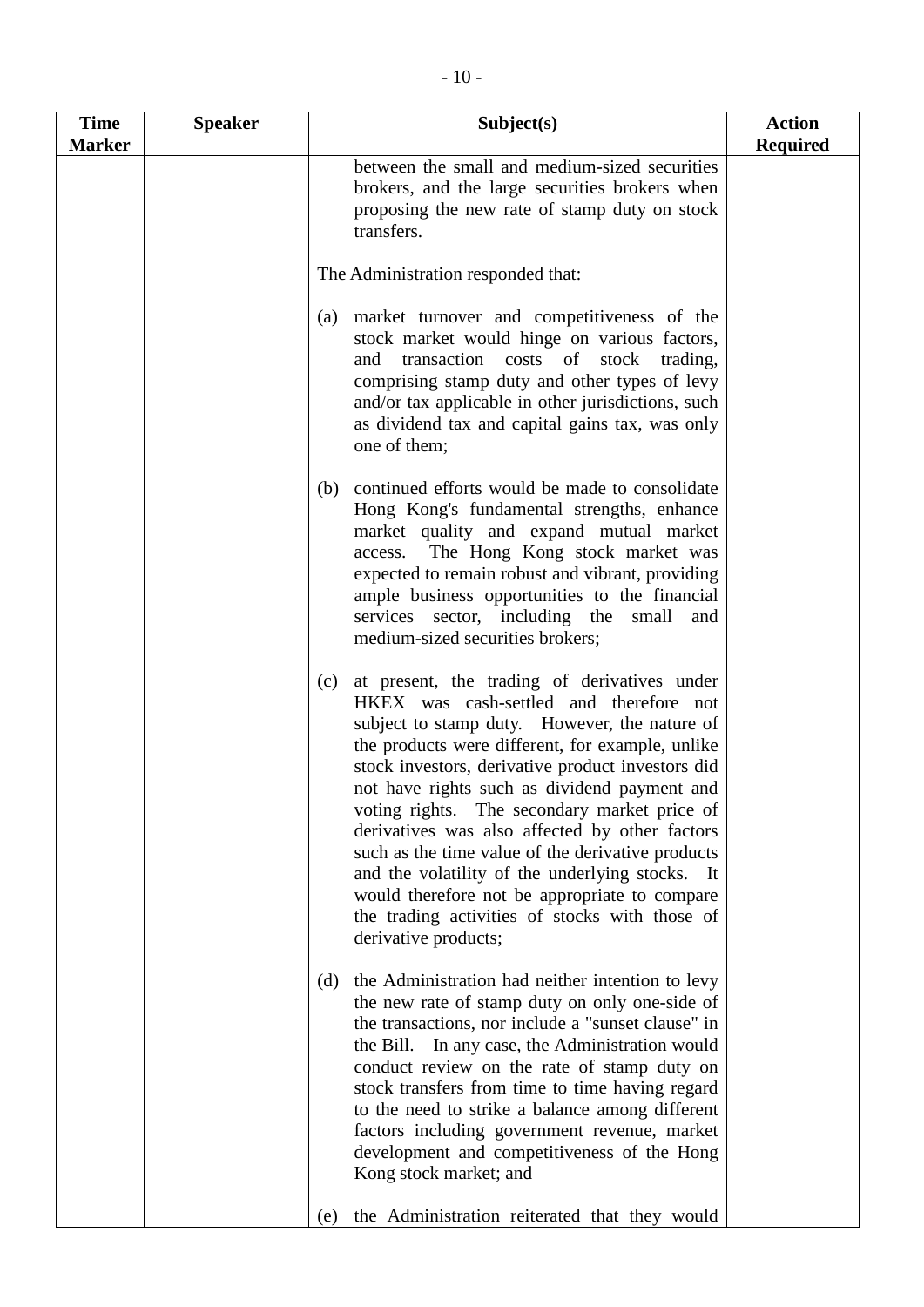| <b>Time</b><br><b>Marker</b>                                                                                                                                                                      | <b>Speaker</b>                                                   | Subject(s)                                                                                                                                                                                                                                                                                                                                                    | <b>Action</b><br><b>Required</b> |  |  |
|---------------------------------------------------------------------------------------------------------------------------------------------------------------------------------------------------|------------------------------------------------------------------|---------------------------------------------------------------------------------------------------------------------------------------------------------------------------------------------------------------------------------------------------------------------------------------------------------------------------------------------------------------|----------------------------------|--|--|
|                                                                                                                                                                                                   |                                                                  | continue to maintain close contact with the<br>industry                                                                                                                                                                                                                                                                                                       |                                  |  |  |
| $013211 -$<br>013502                                                                                                                                                                              | Chairman<br>Christopher<br>Mr<br><b>CHEUNG</b><br>Administration | Disclosure of interest by Mr Christopher CHEUNG<br>Mr Christopher CHEUNG expressed the following<br>views:                                                                                                                                                                                                                                                    |                                  |  |  |
|                                                                                                                                                                                                   |                                                                  | small and medium-sized securities brokers had<br>(a)<br>contributed to the development of Hong Kong's<br>financial services sector and position as an<br>financial<br>international<br>centre.<br>The<br>Administration should formulate appropriate<br>policies and support measures to facilitate their<br>operation and development; and                   |                                  |  |  |
|                                                                                                                                                                                                   |                                                                  | HKEX should lower the fees on its services and<br>(b)<br>system infrastructure payable by the small and<br>medium-sized securities brokers to help reduce<br>their operating costs.                                                                                                                                                                           |                                  |  |  |
|                                                                                                                                                                                                   |                                                                  | The Administration responded that:                                                                                                                                                                                                                                                                                                                            |                                  |  |  |
|                                                                                                                                                                                                   |                                                                  | the Administration recognized the significant<br>(a)<br>contribution<br>of<br>small<br>and<br>medium-sized<br>securities brokers to the development of Hong<br>Kong's financial services sector, and undertook<br>to work together with the trade to create an<br>operating environment that was conducive to the<br>sustainable development of the industry; |                                  |  |  |
|                                                                                                                                                                                                   |                                                                  | the Administration would continue to pursue<br>(b)<br>policy reform that would increase the breadth<br>and depth of the securities market, so as to<br>further enhance the competitiveness of the Hong<br>Kong stock market; and                                                                                                                              |                                  |  |  |
|                                                                                                                                                                                                   |                                                                  | the Administration noted the views of the small<br>(c)<br>and medium-sized securities brokers about the<br>impact of HKEX's fees on their operating costs,<br>and would follow up with HKEX on the matter.                                                                                                                                                    |                                  |  |  |
| $013503 -$<br>013612                                                                                                                                                                              | Chairman<br>Christopher<br>Mr<br><b>CHEUNG</b>                   | Invitation of public views                                                                                                                                                                                                                                                                                                                                    |                                  |  |  |
| Clause-by-clause examination of the Bill<br>[The Bill (LC Paper No. CB(3)376/20-21)]<br>[Marked-up copy of the Bill prepared by the Legal Service Division (LC Paper No.<br>$CB(1)732/20-21(01))$ |                                                                  |                                                                                                                                                                                                                                                                                                                                                               |                                  |  |  |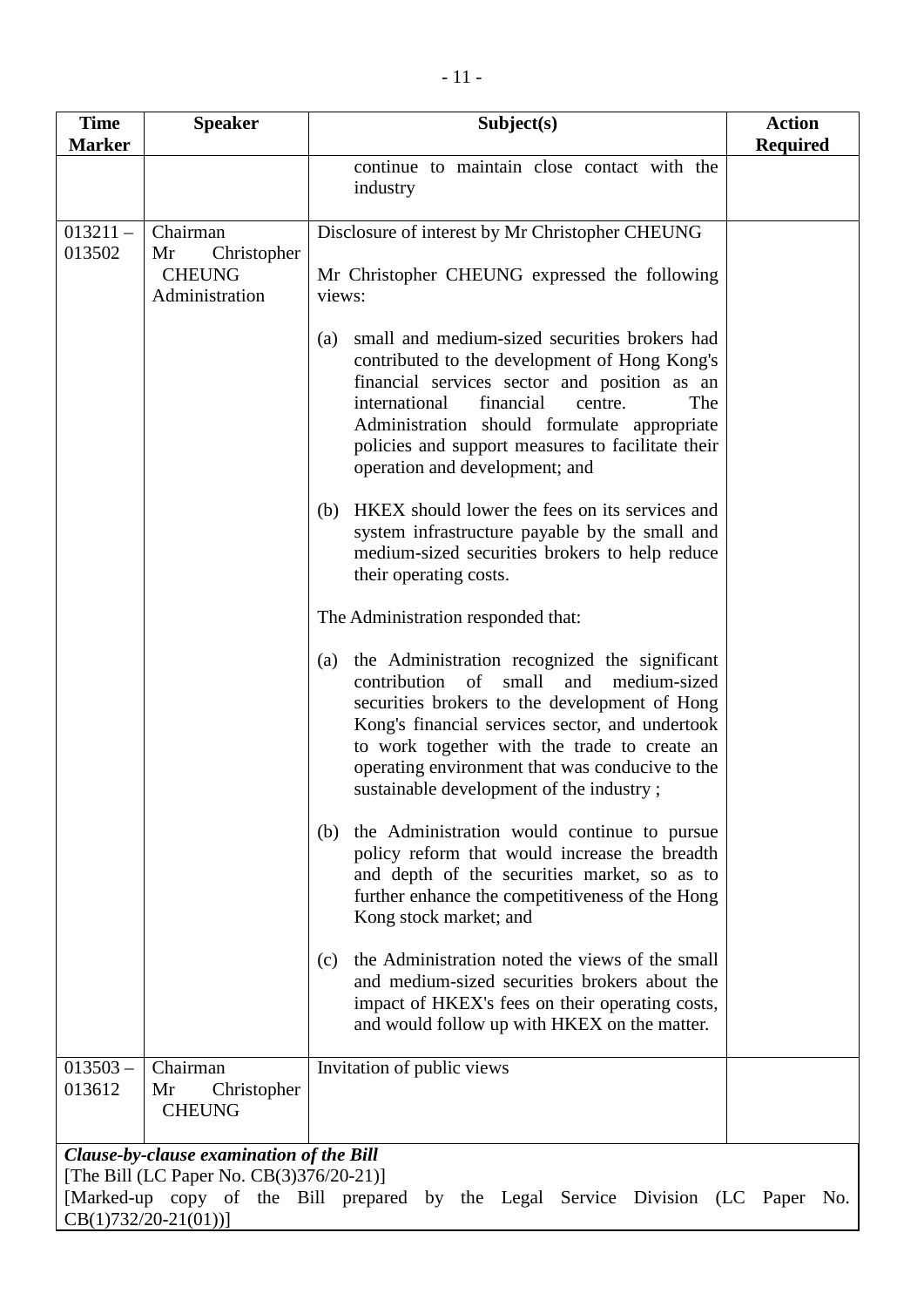| <b>Time</b>                                  | <b>Speaker</b>                                                                                                                                   | Subject(s)                                                                                                                                                                                                                                                                                                                                                                                                                                                                                                                                                                                                                                                                                                                                                                                                                                                                                                                                                                                                                                                                                                                                                                                                                        | <b>Action</b>   |
|----------------------------------------------|--------------------------------------------------------------------------------------------------------------------------------------------------|-----------------------------------------------------------------------------------------------------------------------------------------------------------------------------------------------------------------------------------------------------------------------------------------------------------------------------------------------------------------------------------------------------------------------------------------------------------------------------------------------------------------------------------------------------------------------------------------------------------------------------------------------------------------------------------------------------------------------------------------------------------------------------------------------------------------------------------------------------------------------------------------------------------------------------------------------------------------------------------------------------------------------------------------------------------------------------------------------------------------------------------------------------------------------------------------------------------------------------------|-----------------|
| <b>Marker</b>                                |                                                                                                                                                  |                                                                                                                                                                                                                                                                                                                                                                                                                                                                                                                                                                                                                                                                                                                                                                                                                                                                                                                                                                                                                                                                                                                                                                                                                                   | <b>Required</b> |
| $013613 -$<br>014024<br>$014025 -$<br>014421 | Chairman<br>Administration<br>Assistant<br>Legal<br>Adviser 2<br>Chairman<br>Mr Tony TSE<br>Mr<br>Christopher<br><b>CHEUNG</b><br>Administration | Briefing by the Administration on the Bill<br>Clause $1$ — Short title and commencement<br>Clause 2 — Stamp Duty Ordinance amended<br>Clause 3 — First Schedule amended<br>Assistant Legal Adviser 2 advised that no difficulties<br>relating to the legal and drafting aspects of the Bill<br>had been identified.<br>Clause $1$ - Short title and commencement<br>Mr Tony TSE asked about the reason for setting the<br>commencement date of the Bill on 1 August 2021<br>which was a public holiday.<br>The Administration responded that:<br>any adjustment of stamp duty could only be<br>(a)<br>implemented on a prospective basis; and<br>the commencement date on 1 August 2021 was<br>(b)<br>set taking into account the time required for the<br>legislative process and the need for HKEX and<br>the industry to make necessary adjustments to<br>their operation systems.<br>Christopher<br>called<br>Mr<br><b>CHEUNG</b><br>the<br>on<br>Administration to postpone the implementation of the<br>adjustment to end of 2021, so as to allow more time<br>for the industry to adjust their operation systems.<br>The Administration responded that there would<br>already be sufficient time for HKEX and the industry |                 |
|                                              |                                                                                                                                                  | to make necessary adjustments to their operation<br>systems for the new rate of stamp duty on stock<br>transfers with effect from 1 August 2021.                                                                                                                                                                                                                                                                                                                                                                                                                                                                                                                                                                                                                                                                                                                                                                                                                                                                                                                                                                                                                                                                                  |                 |
| $014422 -$<br>014447                         | Chairman<br>Mr<br>Christopher<br><b>CHEUNG</b><br>Administration                                                                                 | Members raised no further query.<br>The Bills<br>Committee completed clause-by-clause examination<br>of the Bill.<br>Amendments to the Bill                                                                                                                                                                                                                                                                                                                                                                                                                                                                                                                                                                                                                                                                                                                                                                                                                                                                                                                                                                                                                                                                                       |                 |
| $014448 -$<br>014551                         | Chairman                                                                                                                                         | Invitation of written submissions from the public on<br>the Bill<br>Meeting arrangements                                                                                                                                                                                                                                                                                                                                                                                                                                                                                                                                                                                                                                                                                                                                                                                                                                                                                                                                                                                                                                                                                                                                          |                 |